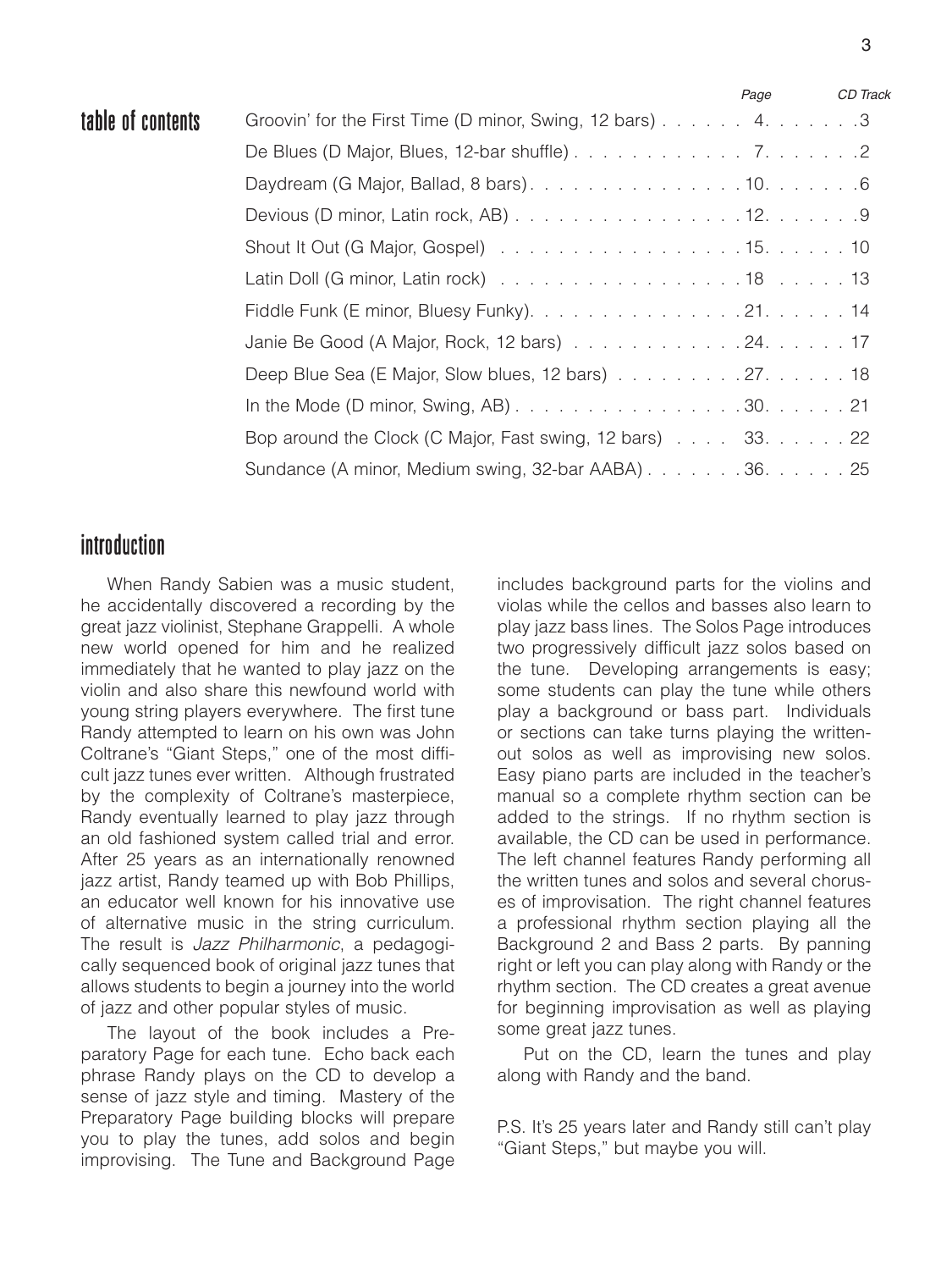## groovin' for the first time **tune and background**





 $\bigoplus$  *Coda* 





*Preparatory Page—see page 6.*